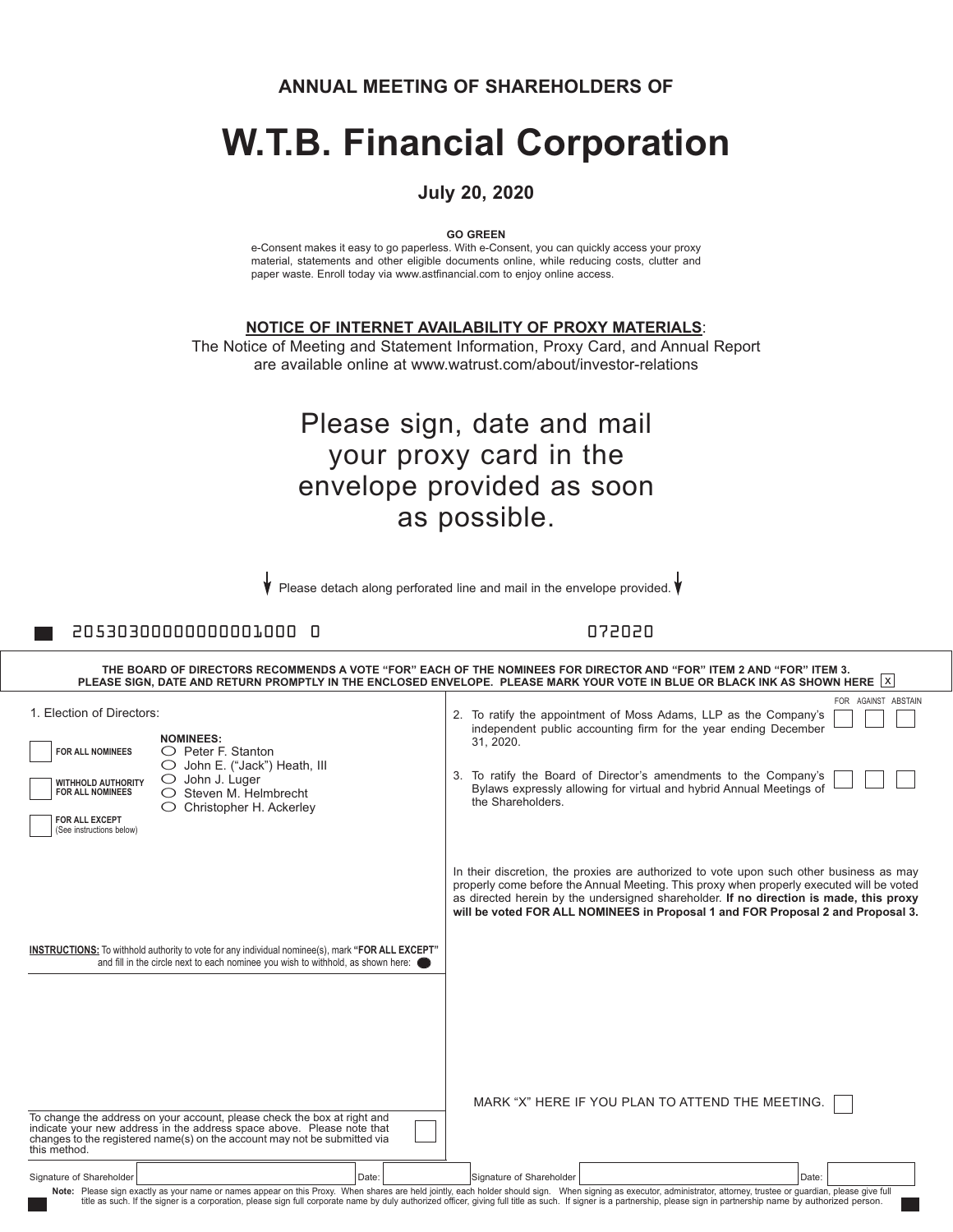# **ANNUAL MEETING OF SHAREHOLDERS OF W.T.B. Financial Corporation**

**July 20, 2020**

#### **PROXY VOTING INSTRUCTIONS**

**INTERNET -** Access "**www.voteproxy.com**" and follow the on-screen instructions or scan the QR code with your smartphone. Have your proxy card available when you access the web page.

**TELEPHONE -** Call toll-free **1-800-PROXIES** (1-800-776-9437) in the United States or **1-718-921-8500** from foreign countries and follow the instructions. Have your proxy card available when you call.

Vote online/phone until 11:59 PM EST the day before the meeting.

**MAIL -** Sign, date and mail your proxy card in the envelope provided as soon as possible.

**VIRTUALLY AT THE MEETING -** The company will be hosting the meeting live via the Internet this year. To attend the meeting via the Internet please visit https://web.lumiagm.com/238431525 (password: wtb2020) and be sure to have available the control number.

**GO GREEN -** e-Consent makes it easy to go paperless. With e-Consent, you can quickly access your proxy materials, statements and other eligible documents online, while reducing costs, clutter and paper waste. Enroll today via www.astfinancial.com to enjoy online access.

To change the address on your account, please check the box at right and indicate your new address in the address space above. Please note that changes to the registered name(s) on the account may not be submitted via this method.

| <b>NOTICE OF INTERNET AVAILABILITY OF PROXY MATERIALS:</b><br>The Notice of Meeting and Statement Information, Proxy Card, and Annual Report<br>are available online at www.watrust.com/about/investor-relations                                                                                                                                             |                                                                                                                                                                                                                                                                                                                                                                  |  |  |  |  |  |  |  |  |
|--------------------------------------------------------------------------------------------------------------------------------------------------------------------------------------------------------------------------------------------------------------------------------------------------------------------------------------------------------------|------------------------------------------------------------------------------------------------------------------------------------------------------------------------------------------------------------------------------------------------------------------------------------------------------------------------------------------------------------------|--|--|--|--|--|--|--|--|
| Please detach along perforated line and mail in the envelope provided IF you are not voting via telephone or the Internet.                                                                                                                                                                                                                                   |                                                                                                                                                                                                                                                                                                                                                                  |  |  |  |  |  |  |  |  |
| 20530300000000001000 0                                                                                                                                                                                                                                                                                                                                       | 072020                                                                                                                                                                                                                                                                                                                                                           |  |  |  |  |  |  |  |  |
|                                                                                                                                                                                                                                                                                                                                                              | THE BOARD OF DIRECTORS RECOMMENDS A VOTE "FOR" EACH OF THE NOMINEES FOR DIRECTOR AND "FOR" ITEM 2 AND "FOR" ITEM 3.<br>PLEASE SIGN, DATE AND RETURN PROMPTLY IN THE ENCLOSED ENVELOPE. PLEASE MARK YOUR VOTE IN BLUE OR BLACK INK AS SHOWN HERE $\lfloor x \rfloor$                                                                                              |  |  |  |  |  |  |  |  |
| 1. Election of Directors:<br><b>NOMINEES:</b><br>$\bigcirc$ Peter F. Stanton<br><b>FOR ALL NOMINEES</b><br>$\bigcirc$ John E. ("Jack") Heath, III<br>$\bigcirc$ John J. Luger<br><b>WITHHOLD AUTHORITY</b><br><b>FOR ALL NOMINEES</b><br>$\bigcirc$ Steven M. Helmbrecht<br>$\bigcirc$ Christopher H. Ackerley<br>FOR ALL EXCEPT<br>(See instructions below) | FOR AGAINST ABSTAIN<br>2. To ratify the appointment of Moss Adams, LLP as the Company's<br>independent public accounting firm for the year ending December<br>31.2020.<br>3. To ratify the Board of Director's amendments to the Company's<br>Bylaws expressly allowing for virtual and hybrid Annual Meetings of<br>the Shareholders.                           |  |  |  |  |  |  |  |  |
|                                                                                                                                                                                                                                                                                                                                                              | In their discretion, the proxies are authorized to vote upon such other business as may<br>properly come before the Annual Meeting. This proxy when properly executed will be voted<br>as directed herein by the undersigned shareholder. If no direction is made, this proxy<br>will be voted FOR ALL NOMINEES in Proposal 1 and FOR Proposal 2 and Proposal 3. |  |  |  |  |  |  |  |  |
| INSTRUCTIONS: To withhold authority to vote for any individual nominee(s), mark "FOR ALL EXCEPT"<br>and fill in the circle next to each nominee you wish to withhold, as shown here: (                                                                                                                                                                       |                                                                                                                                                                                                                                                                                                                                                                  |  |  |  |  |  |  |  |  |

MARK "X" HERE IF YOU PLAN TO ATTEND THE MEETING. [





| Signature of Shareholder | Date:                                                                                                                                                                                                                                                                                                                                                                                                                                            | Signature of Shareholder | Date: |
|--------------------------|--------------------------------------------------------------------------------------------------------------------------------------------------------------------------------------------------------------------------------------------------------------------------------------------------------------------------------------------------------------------------------------------------------------------------------------------------|--------------------------|-------|
|                          | Note: Please sign exactly as your name or names appear on this Proxy. When shares are held jointly, each holder should sign. When signing as executor, administrator, attorney, trustee or quardian, please give full<br>title as such. If the signer is a corporation, please sign full corporate name by duly authorized officer, giving full title as such. If signer is a partnership, please sign in partnership name by authorized person. |                          |       |